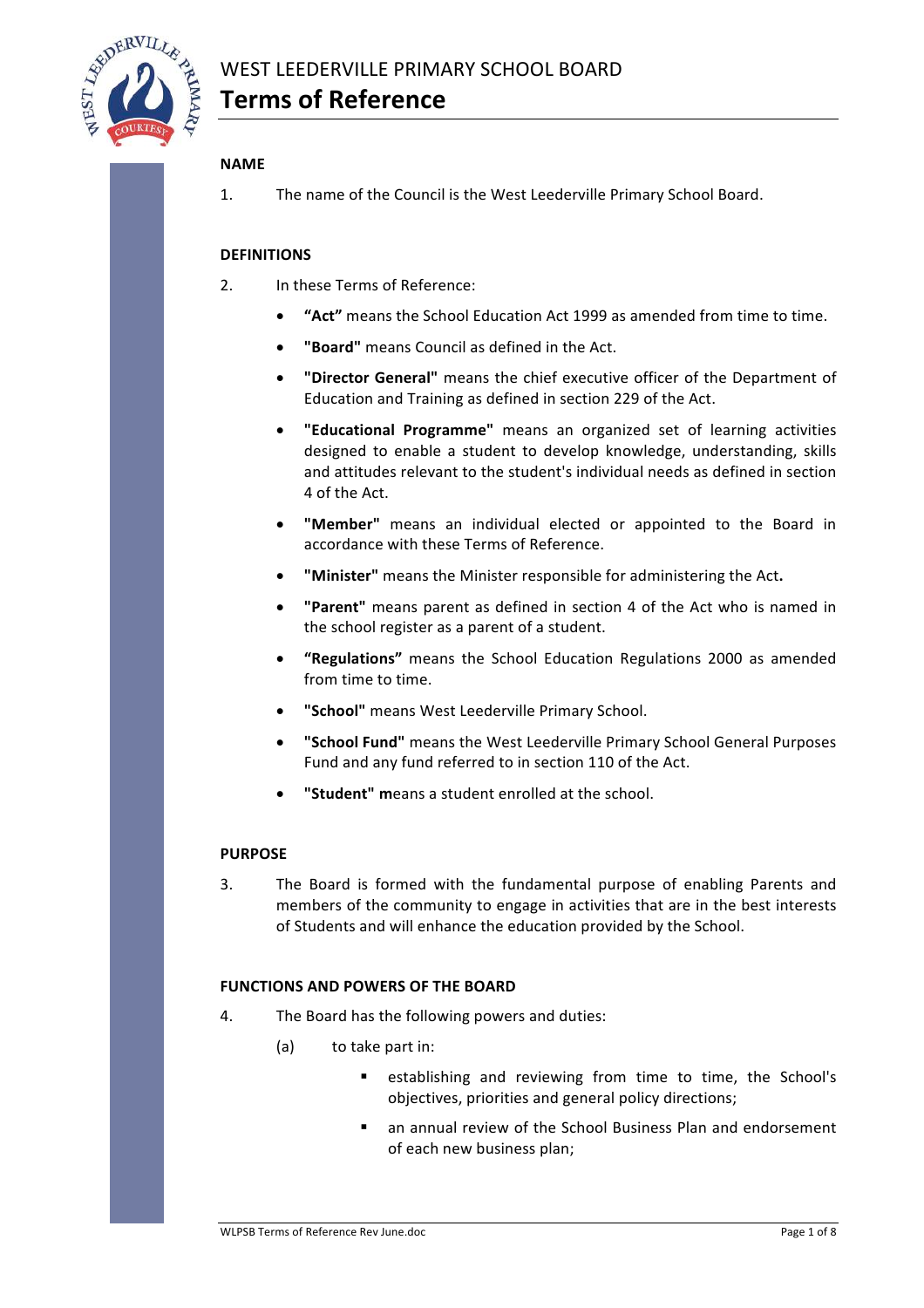

- $\blacksquare$  the planning of financial arrangements necessary to fund those objectives, priorities and directions;
- evaluating the School's performance in achieving them; and
- formulating codes of conduct for students at the School.

The code of conduct describes the School's expectations of Student behaviour and management procedures to implement the code. The school Board assists with the formulation of the code of conduct including specific behavioural consequences and serious breaches of discipline that adversely affect or threaten safety.

- (b) to determine in consultation with Students, Parents and Staff a dress code for Students when they are attending or representing the School;
- (c) to promote the School in the community;
- (d) to review and approve before the end of November each vear:
	- charges and contributions for the provision of certain materials, services and facilities under section 99(4) of the Act:
	- extra cost optional components of educational programmes, under section 100(3) of the Act;
	- items to be supplied by a Student for use in an educational programme, under section 108(2) of the Act; and
	- any agreements or arrangements for advertising or sponsorship in relation to the School under section 216(5) of the Act;
- (e) to provide advice to the Principal of the School on:
	- a general policy concerning the use in school activities of prayers, songs and material based on religious, spiritual or moral values being used in a school activity as part of religious education; and
	- $\blacksquare$  the implementation of special religious education under section  $69(2)$  of the Act;
- (f) with the approval of the Minister or the Director General, as the Minister's delegate, to take part in the selection of, but not the appointment of, the School Principal or any other member of the teaching staff under section 129(2) of the Act;
- $(g)$  The Board cannot:
	- intervene in the control or management of the School;
	- intervene in the educational instruction of Students;
	- exercise authority over teaching staff or other persons employed at the School: or
	- intervene in the management or operation of the School Fund.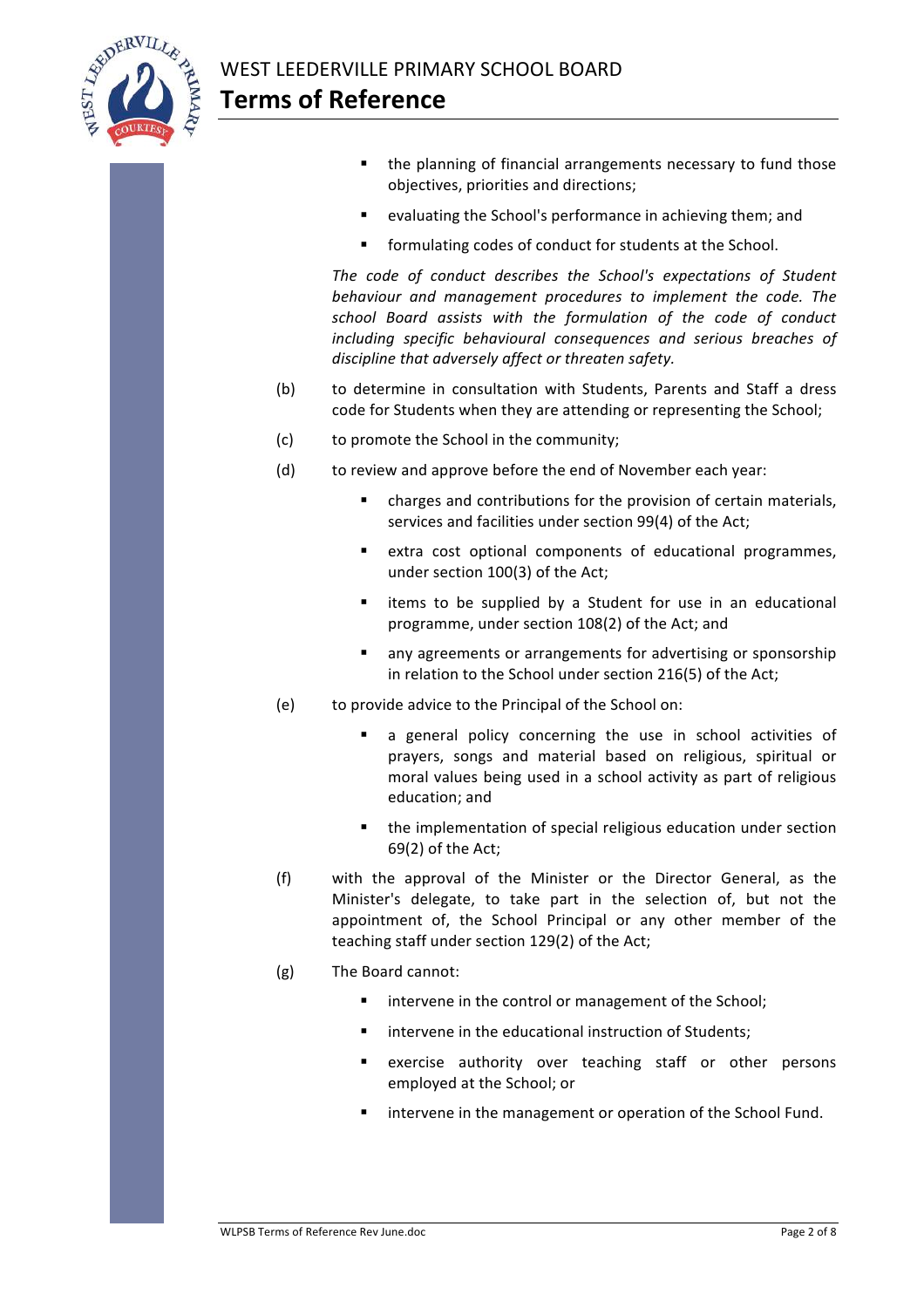

### **MEMBERSHIP OF THE BOARD**

- 5.1 The Act provides for the following categories of membership:
	- Parents:
	- Members of the general community: and
	- staff of the School
- 5.2 The Board is to determine its composition:
	- having regard to the nature of the Student population of the School and the social, cultural, lingual, economic or geographic factors that may be relevant to the School;
	- having regard to the functions of the Board and any changes in those functions;
	- with a view to including members of the general community and staff of the School, and allocating a membership position to a member of an association referred to in section 149 of the Act: and
	- **•** at the time that any vacancy exists shall determine the category from which the vacancy shall be filled.
- 5.3 The number of Members of the Board shall be at least six but not more than 15, but shall otherwise be determined by the Board.
- 5.4 The Chair of the Board is to be elected by and from its Members for a term of no more than one year and may be appointed more than once.
- 5.5 The Principal is automatically a Member of the Board.
- 5.6 The Parents and Citizens' Association may nominate one of its members to be a member of the Board in the parent or community membership category as is relevant to the nominee.
- 5.7 Parents and members of the general community must form the majority of the Members of the Board.
- 5.8 There must be at least one Parent Member of the Board.
- 5.9 The Board may co-opt an individual from the local community to assist the Board for such period, or in relation to such matters, as determined by the Board where that person's experience, skills or qualifications would enable him or her to make a contribution to the Board's functions.

### **APPOINTMENT AND ELECTION OF MEMBERS**

- 6.1 The Principal of the School will invite nominations as determined by the Board from suitably qualified persons to fill vacancies occurring in the categories referred to in rule  $5.1$  and, except in the case of the general community membership category, will conduct elections where the number of nominees is greater than the vacancies available.
- 6.2 Eligible to vote in the category of parent membership positions is each Parent whose name and address has been provided to the school under section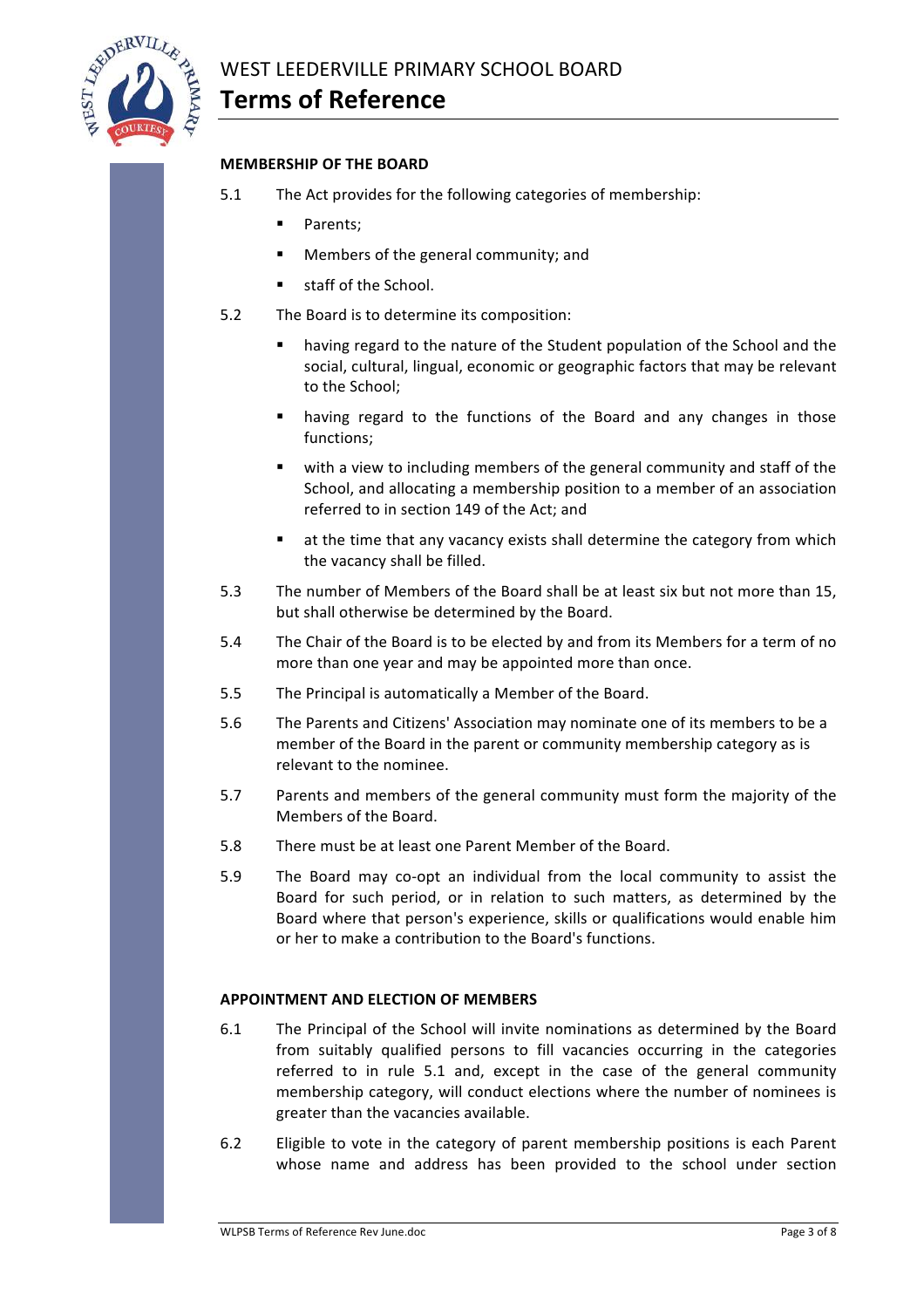

 $16(1)(b)(ii)(I)$  of the Act, or if neither parent's name and address has been so provided, each person who is responsible for the student.

- 6.3 Eligible to vote in the category of staff membership positions is each person to whom section  $235(1)$  of the Act applies and whose usual place of work is at the School.
- 6.4 A person may not vote in respect of more than one category referred to in rules 6.2 and 6.3.
- 6.5 In the category of general community membership positions, the Board may appoint suitably qualified Members of the general community from the list of nominees.
- 6.6 The Director General may, from time to time, specify standards or requirements in relation to the conduct of elections.
- 6.7 The Director General may inquire into any matter affecting an election or appointment of a Member of the Board and if any irregularity has occurred may declare the results of an election or appointment invalid, or order an election or appointment or a new election or appointment to be conducted.
- 6.8 A Member of the Board (other than the Principal) shall hold office for a term not exceeding three years, as determined by the Board, and may be re-elected. A Board Member's three year term finishes at the meeting prior to the date of their third year anniversary.
- 6.9 As determined by the Board, and with the intention that the Board not declare vacant more than two thirds of the positions of the Board each year, there shall be a target of one third of all positions being declared vacant.
- 6.10 Any Member appointed or elected to a casual vacancy in the Board shall hold office for the balance of the term of the Member of the Board whose seat on the Board has become vacant.

# **CESSATION OR TERMINATION OF MEMBERSHIP**

- 7.1 The office of a Member of the Board becomes vacant if the Member:
	- (a) becomes ineligible to hold office as a Member;
	- (b) resigns by written notice delivered to the Board; or
	- (c) is removed from office by the Director General or his delegate.
- 7.2 The Director General or Executive Directors as delegates of the Director General, may remove a person as a Member of the Board on the grounds that the continuation of the person as a Member would be detrimental to the interests of the Board.
- 7.3 The Board may remove a person as a Member of the Board on the grounds that the person:
	- (a) has neglected his or her duty as a Member;
	- (b) has misbehaved or is incompetent;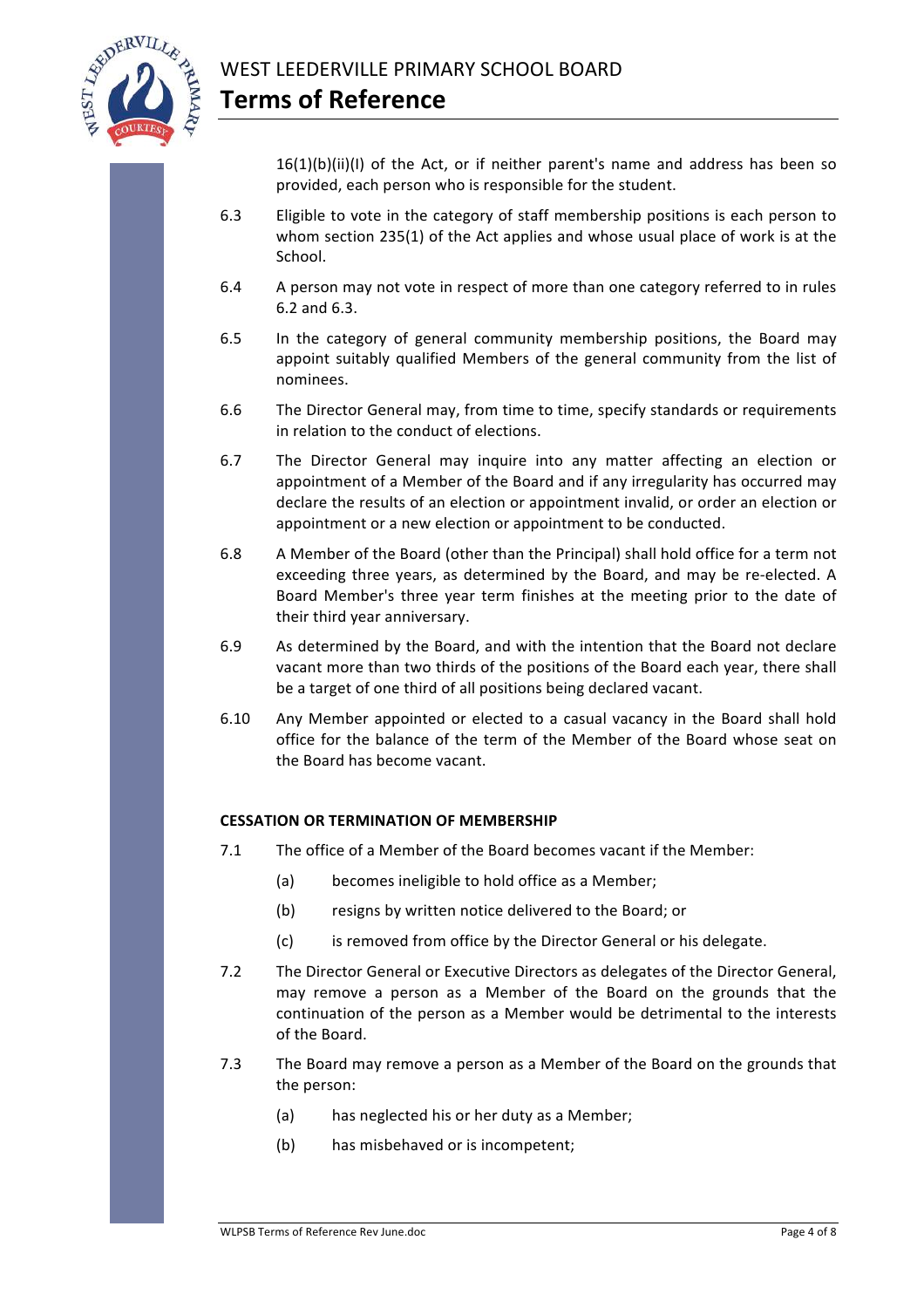

- (c) is suffering from mental or physical incapacity, other than temporary illness, impairing the performance of his or her function as a Member; or
- (d) has been absent, without leave or reasonable excuse, from three consecutive meetings of which the Member has had notice in accordance with rule 8.2.
- 7.4 The Board must not remove a person as a Member unless the person has been given a reasonable opportunity to show that he or she should not be removed from office.
- 7.5 A decision of the Board to remove a person from office is to be made by resolution of a majority comprising enough of the Members for their number to be at least two thirds of the number of offices, whether vacant or not.

### **MEETINGS AND PROCEEDINGS OF THE BOARD**

- 8.1 The Board will determine the number of meetings for each year, with at least one meeting per School term.
- 8.2 The Chair shall convene Board meetings in accordance with the directions of the Board by giving at least 14 days notice of the venue and time of meeting, unless otherwise agreed by a majority of Board Members.
- 8.3 Meetings of the Board are generally to be open to the public.
- 8.4 The Board is to hold each calendar year at least one meeting that is open to the public, 14 days notice of which has been given to Members and Parents and staff and in which a report is presented on the performance of the Board's functions.
- 8.5 Minutes of the preceding meeting shall be circulated to Members within 21 days after a Board meeting and be tabled at the commencement of the next meeting.
- 8.6 Notice of business to be discussed and supporting documentation shall be circulated to Members at least seven days before a Board meeting.
- 8.7 All Board Members shall have access to the books, documents, records and registers of the Board at all times having provided reasonable notice.
- 8.8 The Board may decide to close to members of the public a meeting or part of the meeting on the grounds set out in Regulation  $116(1)$  unless the meeting is the annual public meeting or a special meeting called under Regulation 118 of the Regulations.
- 8.9 The Board may decide to close to members of the public a meeting or part of the meeting if it deals with any of the following:
	- (a) a matter affecting a person who is employed at the School;
	- $(b)$  the personal affairs of any person:
	- (c) a contract entered into, or which may be entered into, by the Board and which relates to a matter to be discussed at the meeting;
	- (d) legal advice obtained, or which may be obtained, by the Board which relates to a matter to be discussed at the meeting;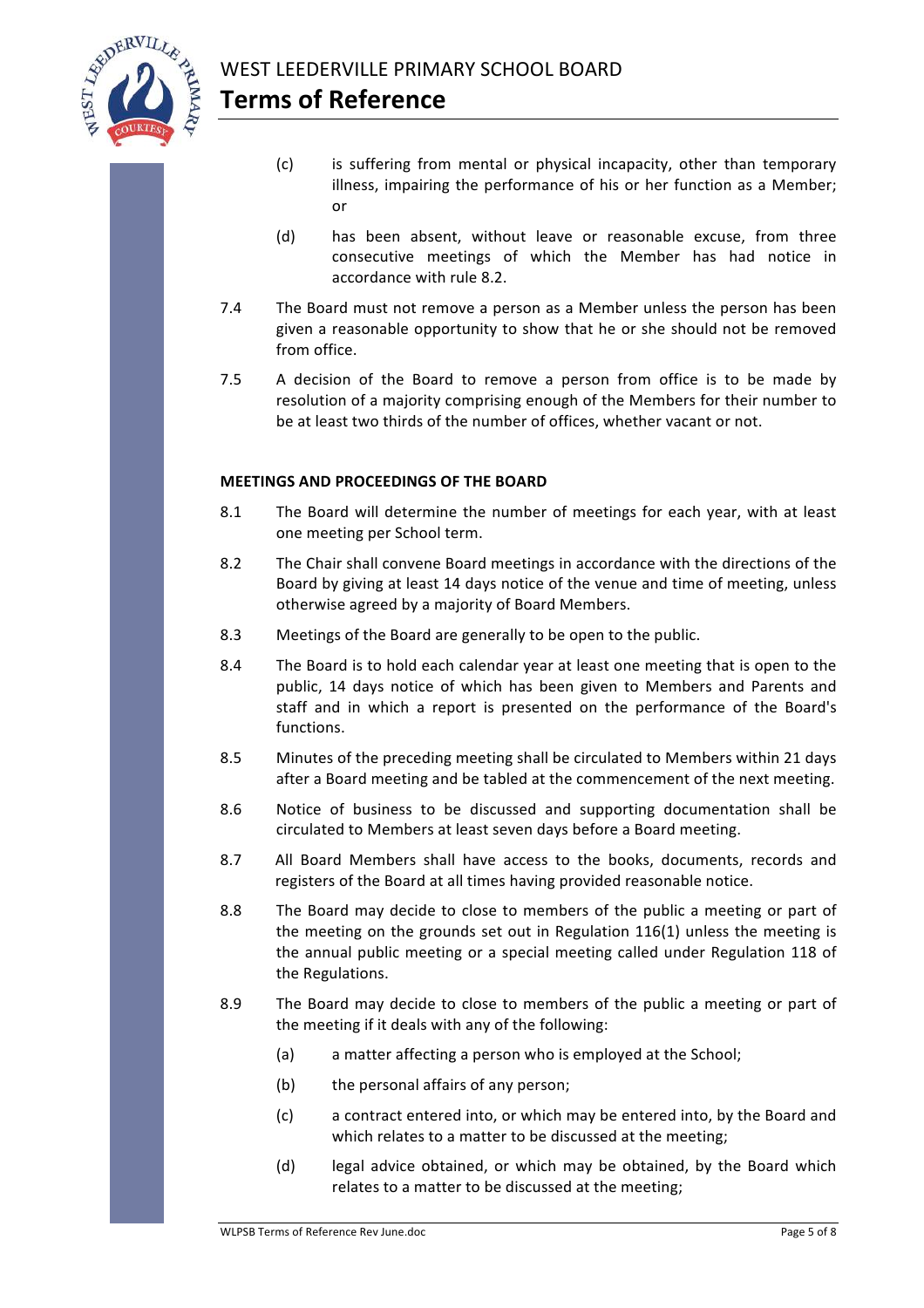

- (e) a matter that if disclosed, would reveal:
	- information that has a commercial value to a person and that is held by, or is about, a person other than the Board; or
	- information about the business, professional, commercial or financial affairs of a person and that is held by, or is about, a person other than the Board; or
- $(f)$  information which is the subject of a direction given under section 23(1a) of the Parliamentary Commissioner Act 1971.
- 8.10 A decision to close a meeting or part of the meeting and the reason for the decision are to be recorded in the minutes of the meeting.
- 8.11 The Chair is to convene a special meeting of the Board if the meeting is called for in a notice to the Chair setting out the purposes of the proposed meeting, that is provided by at least 20 families of students at the School or at least half the number of families of students at the School, whichever is the lesser number of families.
- 8.12 The Chair is not to convene a meeting under rule 8.11 if the purposes of the proposed meeting are not relevant to the Board's functions.
- 8.13 A meeting convened under rule 8.11 is to deal only with matters relevant to the purposes set out in the notice received by the Chair.
- 8.14 Each Board Member, including the Chair, is entitled to one vote only.
- 8.15 A decision of the Board does not have effect unless it has been made by an absolute majority.
- 8.16 An absolute majority means a majority comprising enough of the Members of the Board for their number to be more than 50% of the number of offices whether vacant or not.
- 8.17 Subject to these rules, the procedure and order of business to be followed at a meeting shall be determined by the Board.
- 8.18 A quorum for Board meetings is not less than 50% of the Board membership.

# **FAILURE TO ACT PROPERLY**

- 9.1 In the event that the Board breaches the Act, or the conduct of the Board is incompetent, inadequate or improper, the Minister may give written notice to the Board requiring that the situation be remedied.
- 9.2 If the Minister is of the opinion that a Board has not complied with such a notice, the Minister may dismiss the Board.

# **COMMITTEES OF THE BOARD**

- 10.1 The Board may appoint such committees as it deems necessary.
- 10.2 Membership of committees is not confined to Members of the Board, but at least one Board Member is required to serve on each committee.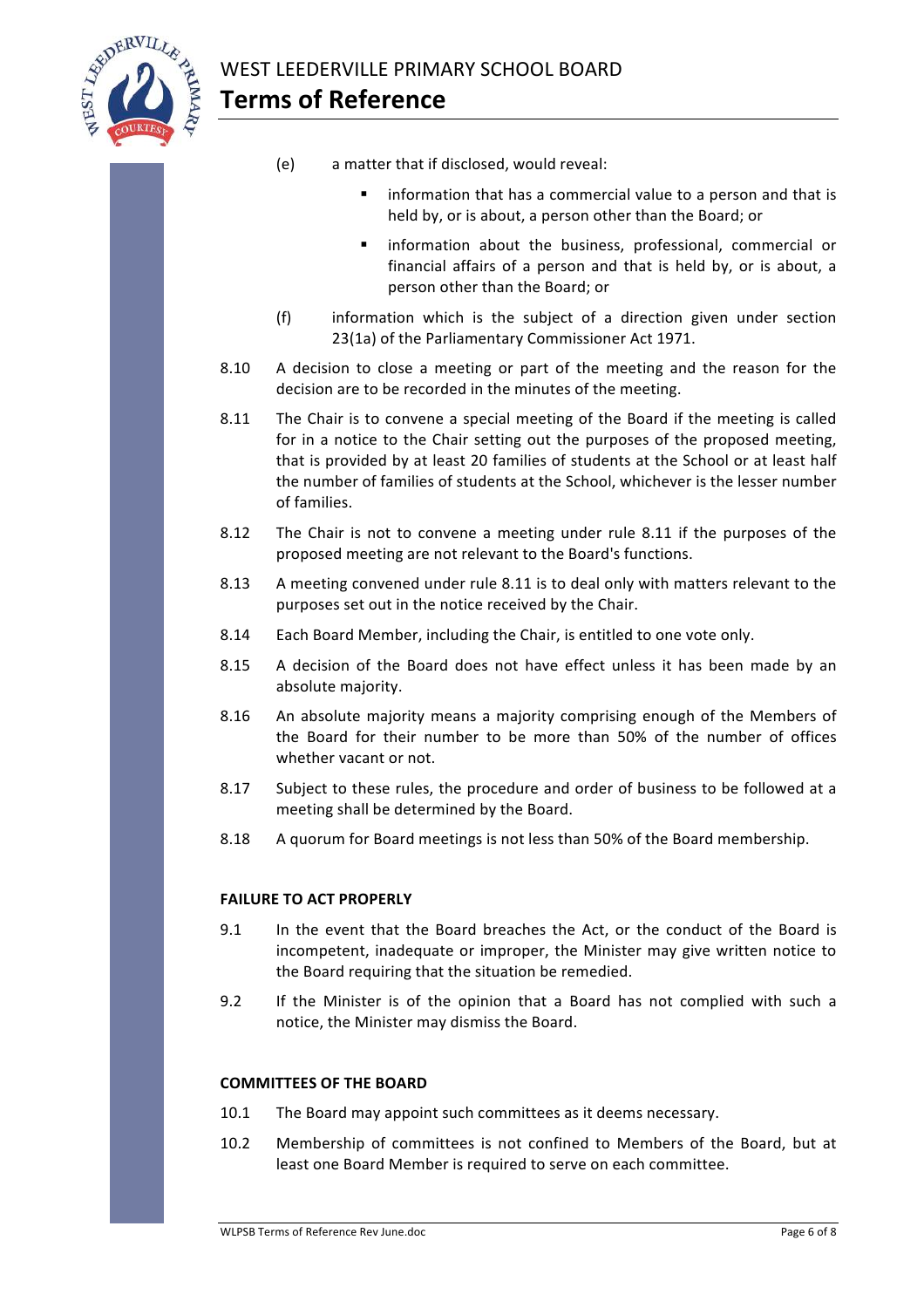

- 10.3 The duties of any committee shall be clearly defined and stated in writing by the Chair.
- 10.4 Where appropriate, a specific date shall be set for the completion of tasks assigned to the committee.
- 10.5 In all cases a committee will provide its relevant recommendations and reports to the Board.

# **DUTIES TO BE ALLOCATED**

11.1 The Board is to allocate to a Member or Members the following duties:

| (a) | Taking of Minutes for all meetings                                                                                                                                              | Minute Taker      |
|-----|---------------------------------------------------------------------------------------------------------------------------------------------------------------------------------|-------------------|
| (b) | Coordination of incoming correspondence                                                                                                                                         | Chair & Principal |
| (c) | Coordination of outgoing correspondence                                                                                                                                         | Chair             |
| (d) | Ensuring that a full & correct minutes of the<br>meetings are taken and kept                                                                                                    |                   |
| (e) | Safe and secure custody of all books, documents, Principal & Chair<br>records and registers of the Board. Annual<br>updates of Board documents backed up onto<br>school server. |                   |

### **REVIEW**

- 12.1 The following documents are to be reviewed annually by the Board:
	- (a) Terms of Reference;
	- (b) Code of Conduct;
	- (c) School Business Plan:
	- (d) Induction documents:
	- (e) Booklists;
	- (f) School Annual Report; and
	- (g) Contributions and charges.
- 12.2 A schedule for the annual review of the above documents and other Board activities is attached to these Terms of Reference.
- 12.3 In addition to the above, every second year, the parent, teacher and student surveys are to be reviewed by the Board.